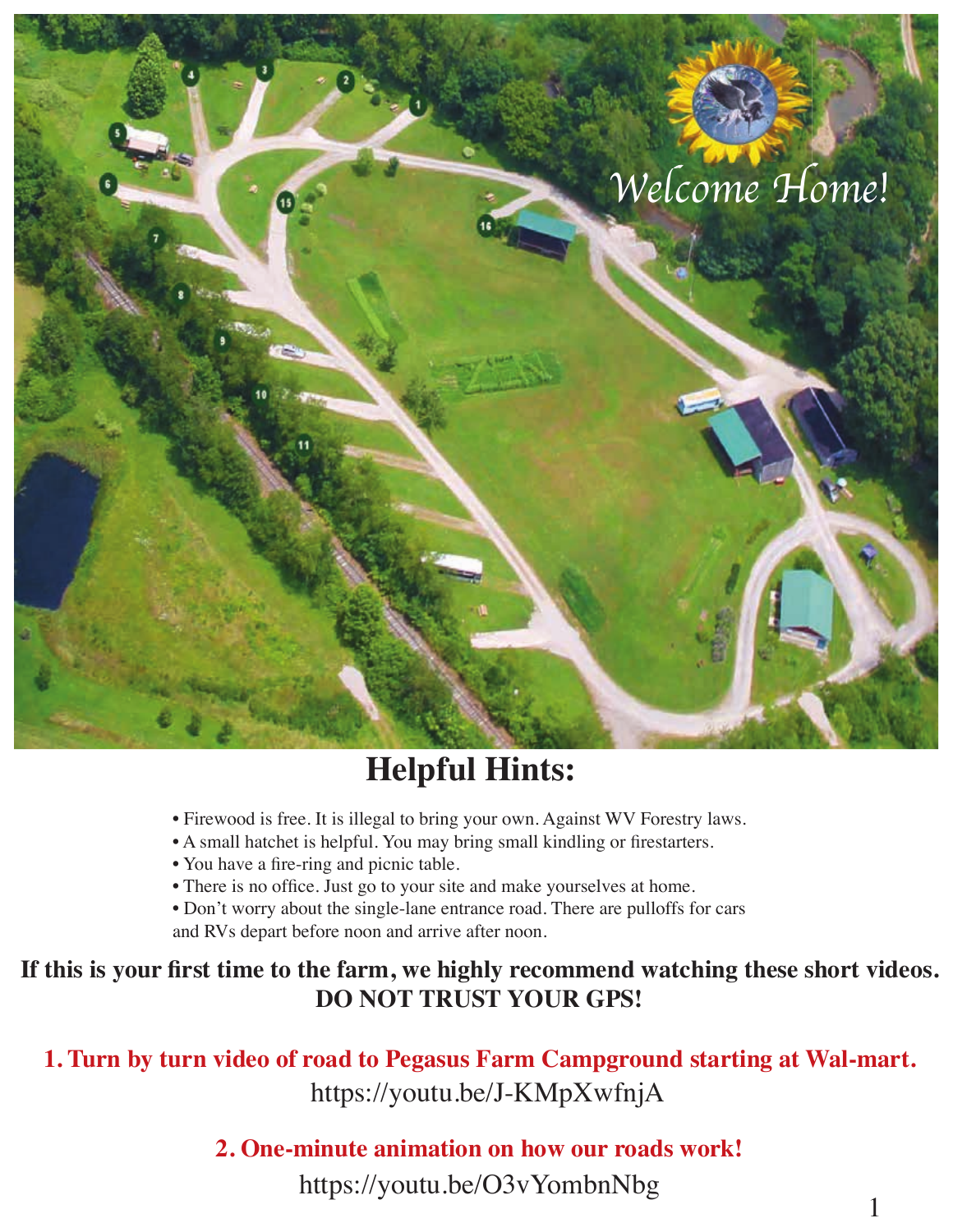

**From the North and West, take the "Crystal Springs Exit) and follow Rt 250 go through town and** stay on the main road. You will pass the courthouse. At the South end of Elkins the "Beverly 5-lane" begins. (Rt 250 South). There will be a McDonalds on your right at the intersection. Go a couple of miles south on the "5-lane", go through a red light and passs Wal-Mart on your left. At the next redlight, look for a universal State Camping sign. You will be turning right towards the Airport. The road winds around about .7 of a mile. You will see the Airport runway on your right. The next road to the right is the Airport entrance. Go to the next right. You are now on Arnold Hill Road. Go 1/2 mile and look for the sign on the right. (hint: the first house you see on the left is where you turn right on a gravel road)

From the East Take I-66 West for about 75 miles. Find I-81 South exit 1A towards Roanoke and Strasburgh. You will only go a few miles when you come to Strasburg. Look for the 2nd Strasburg Exit. **Keep a lookout for Rt 55. Take 55W all the way to Elkins** and wind your way towards Pegasus Farm Campground.

Coming into Elkins, you will turn left at the first traffic light you come to. You will turn left on the "Beverly 5-lane". (Rt 250 South). Go a couple of miles south on the "5-lane", go through a red light and passs Wal-Mart on your left. At the next redlight, look for a universal State Camping sign. You will be turning right towards the Airport. The road winds around about .7 of a mile. You will see the Airport runway on your right. The next road to the right is the Airport entrance. Go to the next right. You are now on Arnold Hill Road. Go 1/2 mile and look for the sign on the right. (hint: the first house you see on the left is where you turn right on a gravel road)

**From the South**, go through the town of Beverly and then the "Beverly 5-lane" begins. (Rt 250 North). You will travel about five miles. You will pass "84 Lumber" on your right. At the first redlight you come to, **turn left BEFORE THE LIGHT.** Look for a universal State Camping sign. You will be turning left towards the Airport. The road winds around about .7 of a mile. You will see the Airport runway on your right. The next road to the right is the Airport entrance. Go to the next right. You are now on Arnold Hill Road. Go 1/2 mile and look for the sign on the right. (hint: the first house you see on the left is where you turn right on a gravel road)

## **624 Arnold Hill Road, Elkins, WV 26241 • 304.642-2351**

VIDEO OF LAST MILE - https://youtu.be/J-KMpXwfnjA

 $\mathcal{D}_{\mathcal{L}}$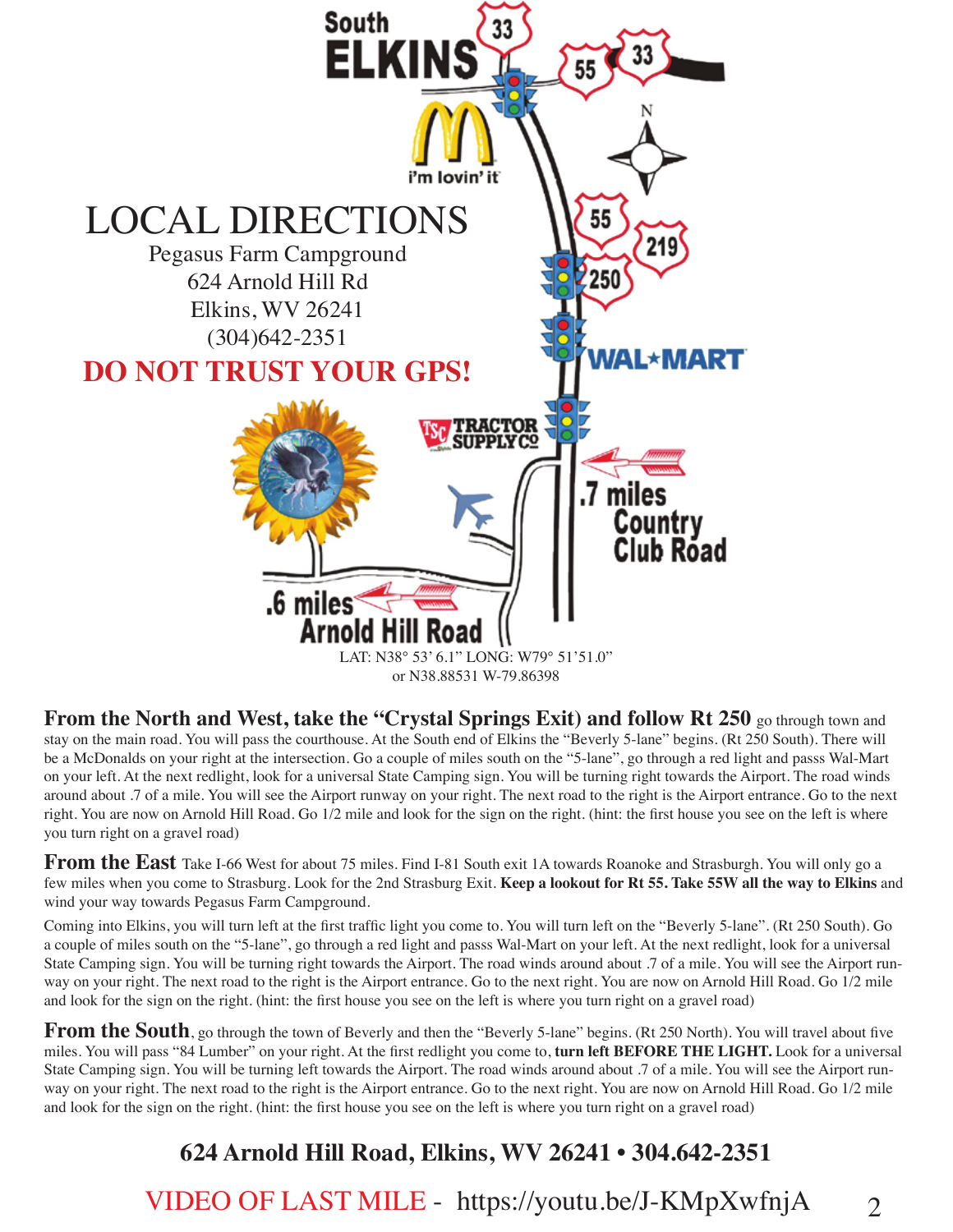

#### **How do I get to the Railroad Depot?**

Head back to Elkins. Go straight at the intersection of McDonalds and the Indian Stature. A few blocks later turn left at the next red-light and you will head straight for the depot. Turn right at the depot and you will see parking.

#### **How do I get to the Music shows?**

The American Mountain Theater is no longer in business. The Gandy Dancer Dinner is before the McDonalds / Indian stature intersection and on your right behind the Steer Steakhouse and beside the Iron Road Inn.

#### **Organic and locally grown foods?**

There is a farmer's Market every Saturday at the Railroad Depot in Elkins from 9am - noon. A much larger selection is the famous indoor farmer's market in Philippi, WC (29 miles North West on Rt 250) Lots of organic produce and meats!.Community Garden Market 107 S. Main Street, Philippi, WV 26416 304-457-5774 Hours: Monday-Friday 9:00 a.m. to 5:00 p.m. Saturday 9:00 a.m. to Noon

#### **Where do the locals eat?**

- **Authentic Italian Pizzeria! Mama Mia's Pie & Pasta.** Awesome restaurant/ pizza place, the real thing, reasonable prices. 21 3rd St, Elkins, West Virginia 26241 • (304) 637-5858. Open 11 AM to 10 PM daily. mamamiapiepasta. com
- **CAMPBELLS MEATS:** Get yourself a real steak to cook over your campfire! Hormone free, locally butchered meats of all kinds. Ask for "Charlotte" Very down-home atmosphere with INCREDIBLE meats. Only 8.1 miles south of here. Turn left on Arnold Hill Rd toward Country Club Rd for 0.6 mi, then turn right onto Country Club Rd for 1.6 mi, then turn right onto US-219 S/US-250 S/Seneca Trail for 6.0 mi. Look for a small sign just before Valley Steel Services 219 - 250 S, Dailey, WV 26259.
- **SMOKE ON THE WATER:** Old style real BBQ. Very good! Go left on four land and at the end of the 4-lane at Mc-Donalds / Indian Statue intersection, turn right of 33E... go about a mile and after you pass under the railroad overpass, look to your left. Just around a curve in the road. ENJOY! Phone: 304-636-9669 Location: 1455 Allegheny Hwy., Elkins, WV -- at Rt. 33 East and Isner Creek Rd.
- **Duke's Steak House** Since 1946 Duke's has been rated one of the top 10 steak houses in West Virginia. The fresh never frozen choice grade beef is selected for taste and tenderness. The steaks are cut to order and broiled to the temperature that is desired. Just head towards Elkins and it is on your right before you hit the 4 - lane. 1.304.636.8786; 219/250 South Beverly Pike, Elkins, WV 26241 Monday through Thursday: 11:00am - 9:00pm; Friday and Saturday: 11:00am - 10pm; Closed- Sunday
- **SCOTTIE's** is where we go for a home-made breakfast. It is where all the locals eat! Head back to Elkins on the four lane and stay straight thru the McDonalds' & Indian Statue intersection. Drive thru town several blocks and look to your left past Walgreen's and after passing the thru the intersection and red lights you can see Scottie's on your left and you can enter their parking lot from the main road. 800 7th St - 304-636-7500. Great for early risers and serves breakfast all day starting at 5:30am!

**I am not towing a car, is there an Enterprise Car rental nearby?**  Yup. And they will come pick you up and bring you back. (304) 637-7600

**EMERGENCY:** Our 911 address is 624 Arnold Hill Rd, Elkins WV. The nearest town of Elkins is 2 miles North of us. DirectCare of Elkins: 720 Beverly Pike, Elkins, WV 26241 - (304) 636-4585 - 1.7 miles Davis Memorial Hospital: 812 Gorman Ave, Elkins, WV 26241 - (304) 636-3300 - 4.3 miles (open 24 hours) We are located in Randolph County WV